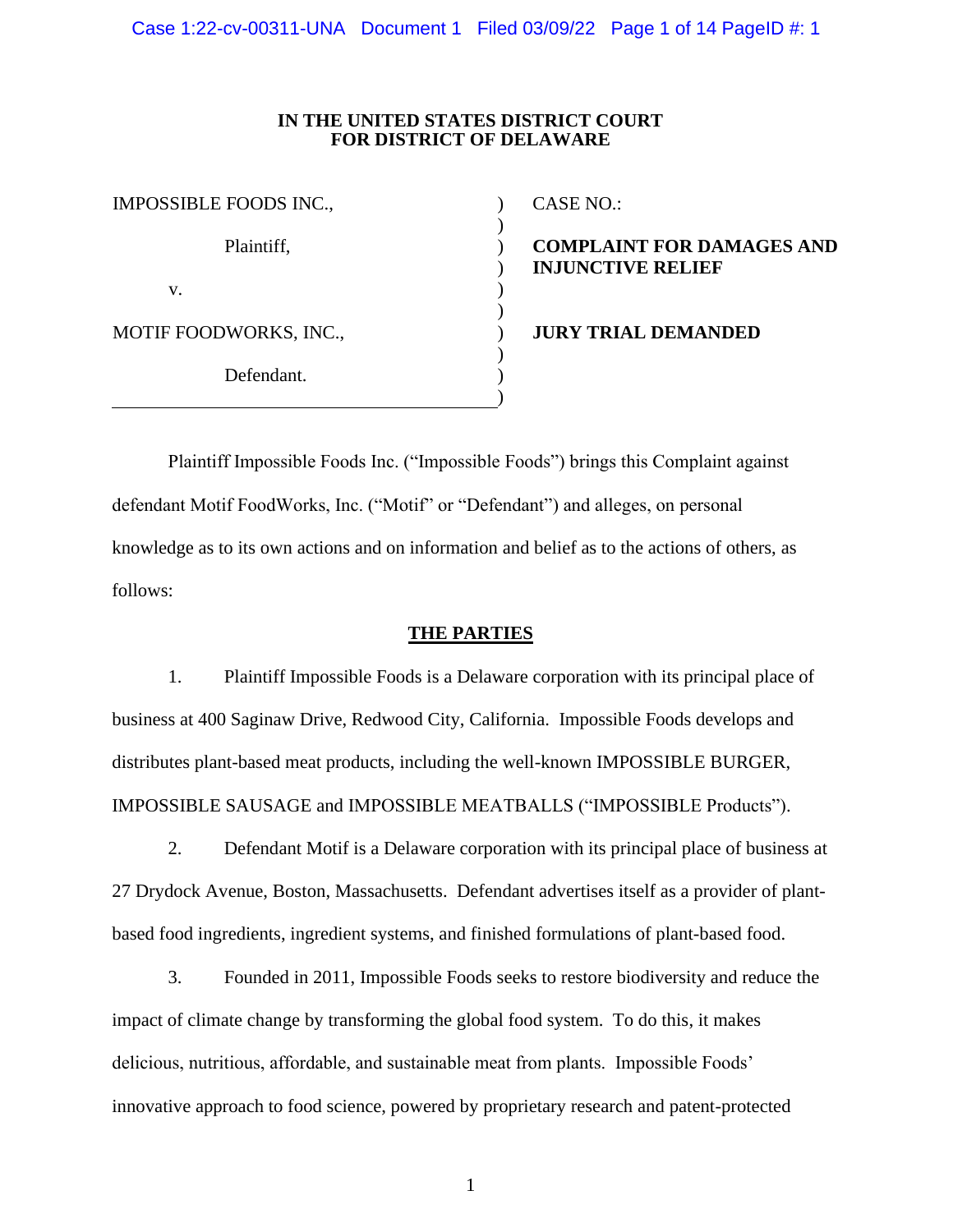### Case 1:22-cv-00311-UNA Document 1 Filed 03/09/22 Page 2 of 14 PageID #: 2

technology, has allowed it to develop plant-based foods, including the award-winning IMPOSSIBLE BURGER, that recreates the entire sensory experience of eating meat despite being made from plants, without any actual meat or meat-derived ingredients. Impossible Foods has invested hundreds of millions of dollars in the research and development of these market-leading meat alternatives and has secured patents covering its innovative ingredients, food products and manufacturing processes.

4. Defendant has sought to compete with Impossible Foods with ingredients and products that allegedly taste, smell and feel like meat.

5. Impossible Foods brings this action for damages and injunctive relief to protect its innovative technology and products against Defendant's patent infringement.

## **NATURE OF THE ACTION**

6. This is an action for patent infringement under title 35 of the United States Code.

7. As set forth in more detail below, Defendant has been infringing Impossible Foods' patents, including at least United States Patent No. 10,863,761 ("the '761 Patent"), and continues to do so through the present date.

8. Impossible Foods thus seeks injunctive relief against Defendant's infringement of its patent, as well as damages for Defendant's past and ongoing patent infringement.

### **JURISDICTION AND VENUE**

9. This Court has subject matter jurisdiction of this suit for patent infringement pursuant to 28 U.S.C. §§ 1331 and 1338(a).

10. This Court has personal jurisdiction over Defendant because Defendant is incorporated in the State of Delaware.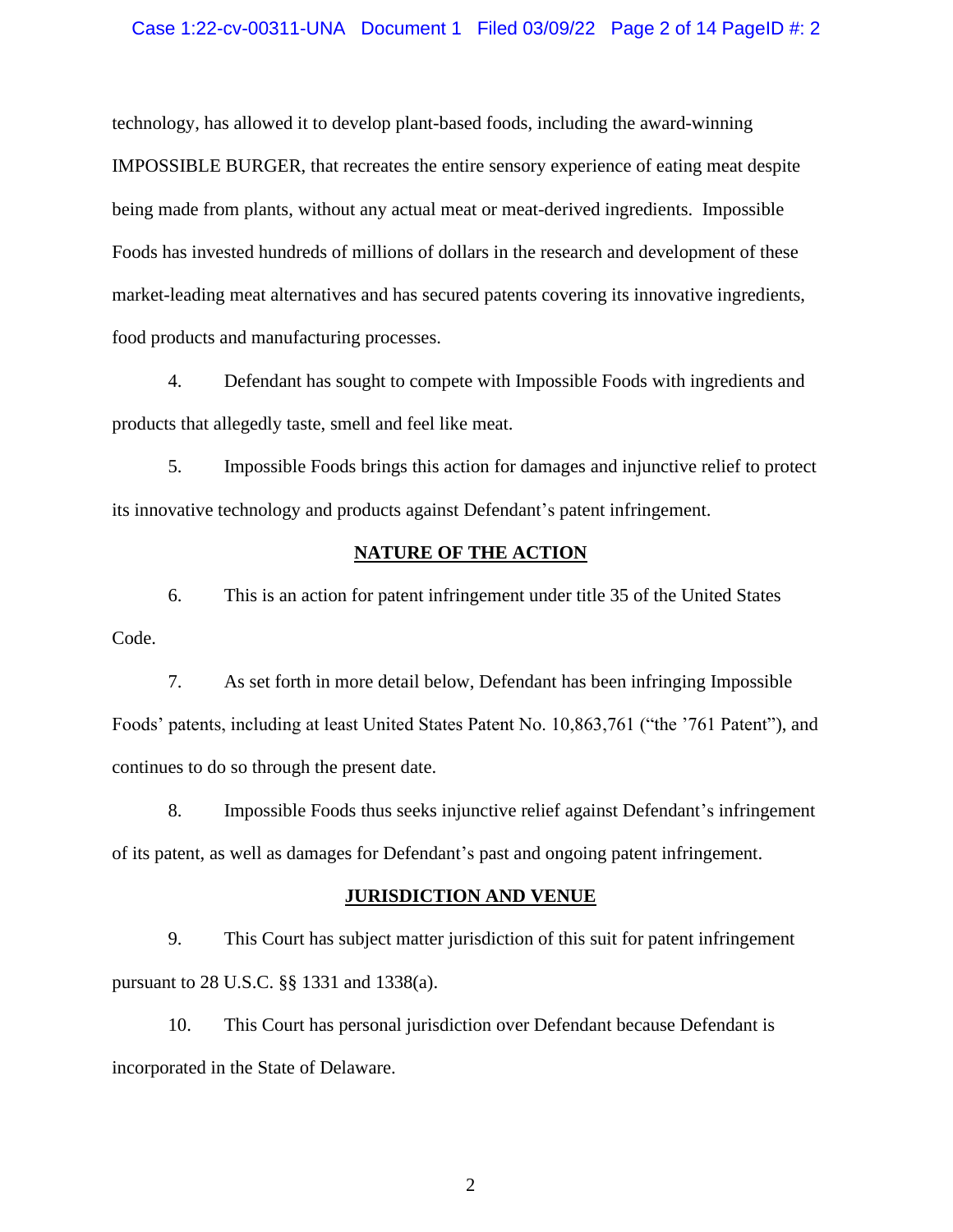11. Venue is proper in this District under 28 U.S.C. § 1400(b), because Defendant is incorporated in, and thus resides in, this District.

### **BACKGROUND**

### **A. Impossible Foods' Innovative Technology and Patents**

12. Founded in 2011 by Dr. Patrick O. Brown, Impossible Foods is a food innovator and seeks to develop and sell delicious, nutritious, affordable, and sustainable meat made from plants.

13. Early in its history, Impossible Foods assembled a team of scientists for an ambitious research investigation: determining which biological molecules make meat look, cook, and taste the way it does. The company discovered that heme, a biological molecule involved in oxygen transport, is a central component of meat's appeal, leading to meat's savory flavor and aroma and influencing how meat cooks. Specifically, heme is "the molecule that gives meat its bloody taste when raw and creates the intense, meaty flavors and aromas when it's cooked."<sup>1</sup> Impossible Foods set out to make plant-based foods that incorporate heme to replicate the taste, aroma, and overall sensory experience of meat. The IMPOSSIBLE Products include heme.

14. The heme in the IMPOSSIBLE Products is part of a hemoprotein molecule called soy leghemoglobin, or LegH. LegH occurs naturally in the root nodules of soy plants and, on information and belief, is not naturally produced in the body of any animal species. Impossible Foods discovered that the inclusion of leghemoglobin "transformed what would

<sup>&</sup>lt;sup>1</sup> https://impossiblefoods.com/blog/how-gmos-can-save-civilization-and-probably-already-have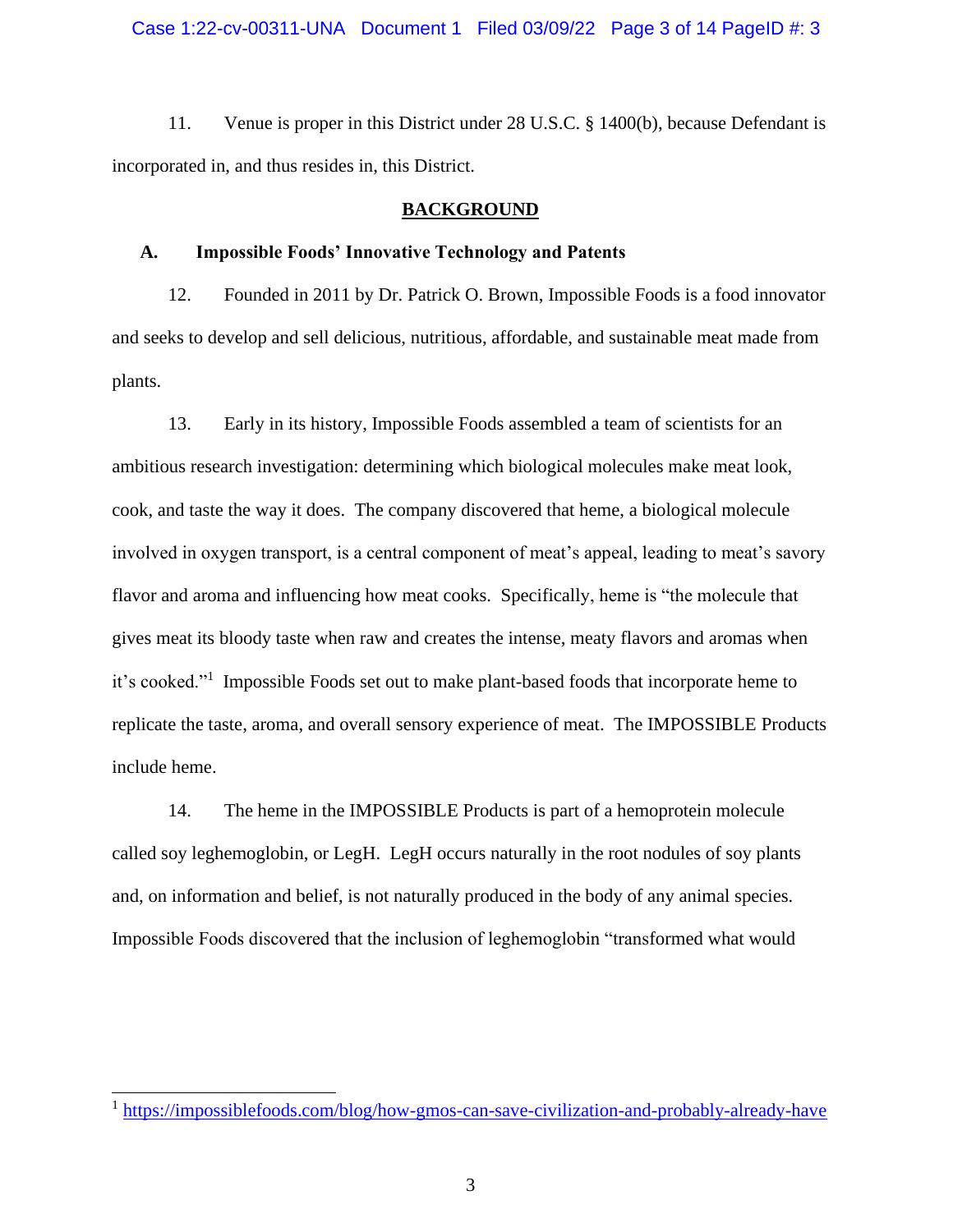### Case 1:22-cv-00311-UNA Document 1 Filed 03/09/22 Page 4 of 14 PageID #: 4

otherwise have been a dull tasting veggie burger into [] meat! And the meat cooked, smelled and tasted like meat from a cow."<sup>2</sup>

15. LegH can be produced by growing soy plants, harvesting the root nodules, and isolating the hemoprotein—but Impossible Foods discovered that this process was too inefficient for commercial production. Impossible Foods thus developed a proprietary strain of genetically modified *Pichia* yeast that produces LegH through a fermentation process.

16. Impossible Foods released IMPOSSIBLE BURGER in 2016 and reformulated it in 2019. IMPOSSIBLE BURGER is a meat replica product that replicates the flavor and texture of ground beef and can be used as a hamburger meat replacement for multiple applications. IMPOSSIBLE BURGER has won numerous awards, including "Best of the Best" at the 2019 Consumer Electronics Show, and is available in thousands of restaurants and grocery stores nationwide.

17. Impossible Foods has applied for, and has been awarded, patents regarding many elements and aspects of the manufacturing and composition of heme-containing meat replica products.

18. On December 15, 2020, the United States Patent and Trademark Office issued U.S. Patent No. 10,863,761 to Impossible Foods, entitled "Methods and Compositions for Consumables." A true and correct copy of the '761 Patent is attached as Exhibit 1.

### **B. Defendant's Product Development**

19. Defendant spun out of Ginkgo Bioworks Inc. ("Ginkgo Bioworks"), a genetic engineering company, in early 2019. Ginkgo Bioworks is still a major investor in Defendant.

<sup>&</sup>lt;sup>2</sup> https://impossiblefoods.com/blog/heme-health-the-essentials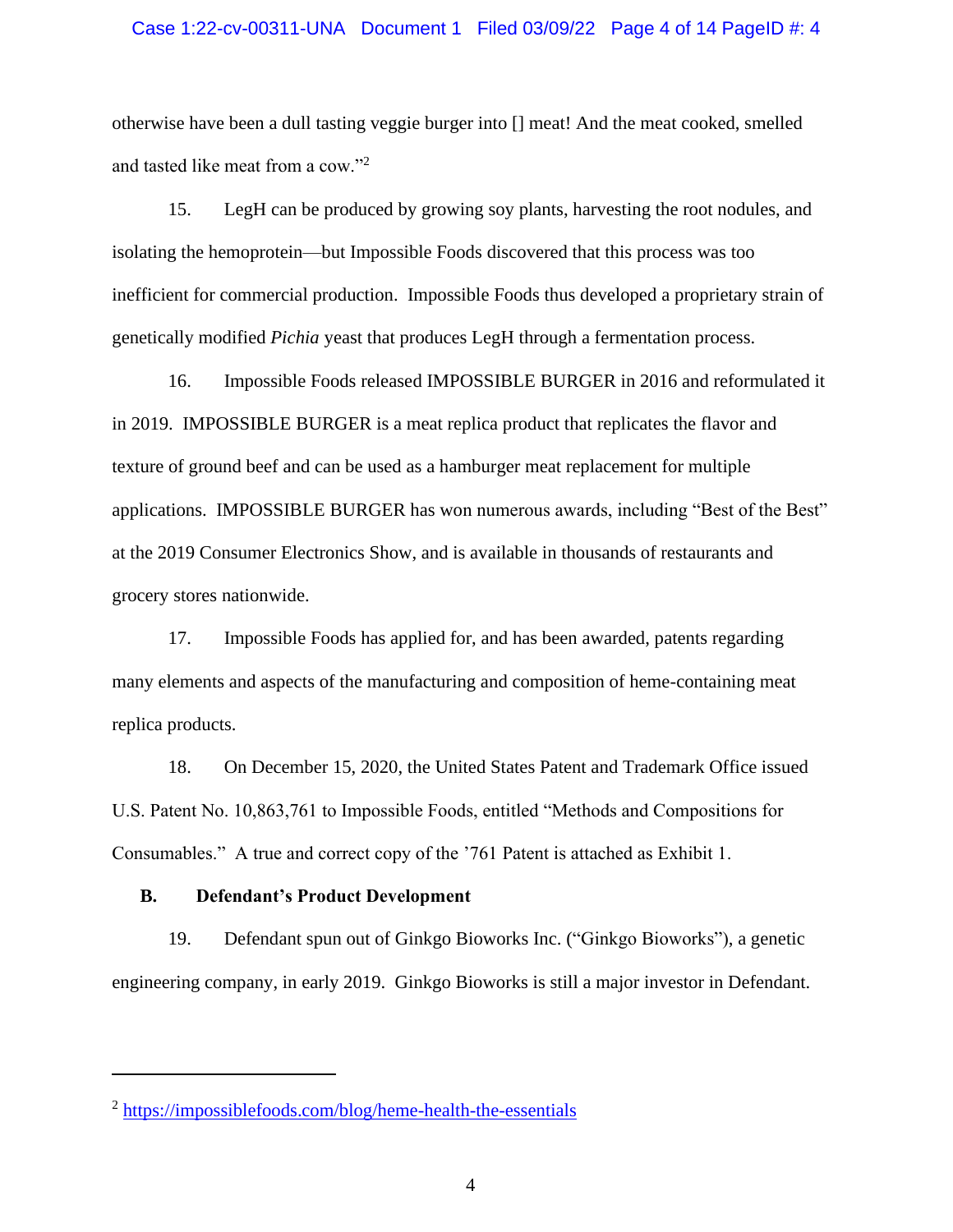# Case 1:22-cv-00311-UNA Document 1 Filed 03/09/22 Page 5 of 14 PageID #: 5

20. Defendant describes its products as "Meat alternative options that consumers crave."

21. On its website, Defendant advertises that it sells "individual ingredients," "ingredient systems," and "finished formulations" of "plant-based food." Defendant includes pictures of various foods that purportedly replicate the "taste, texture and appearance" of meat. For instance, Defendant's website depicts the following with respect to taste:



https://madewithmotif.com/solutions/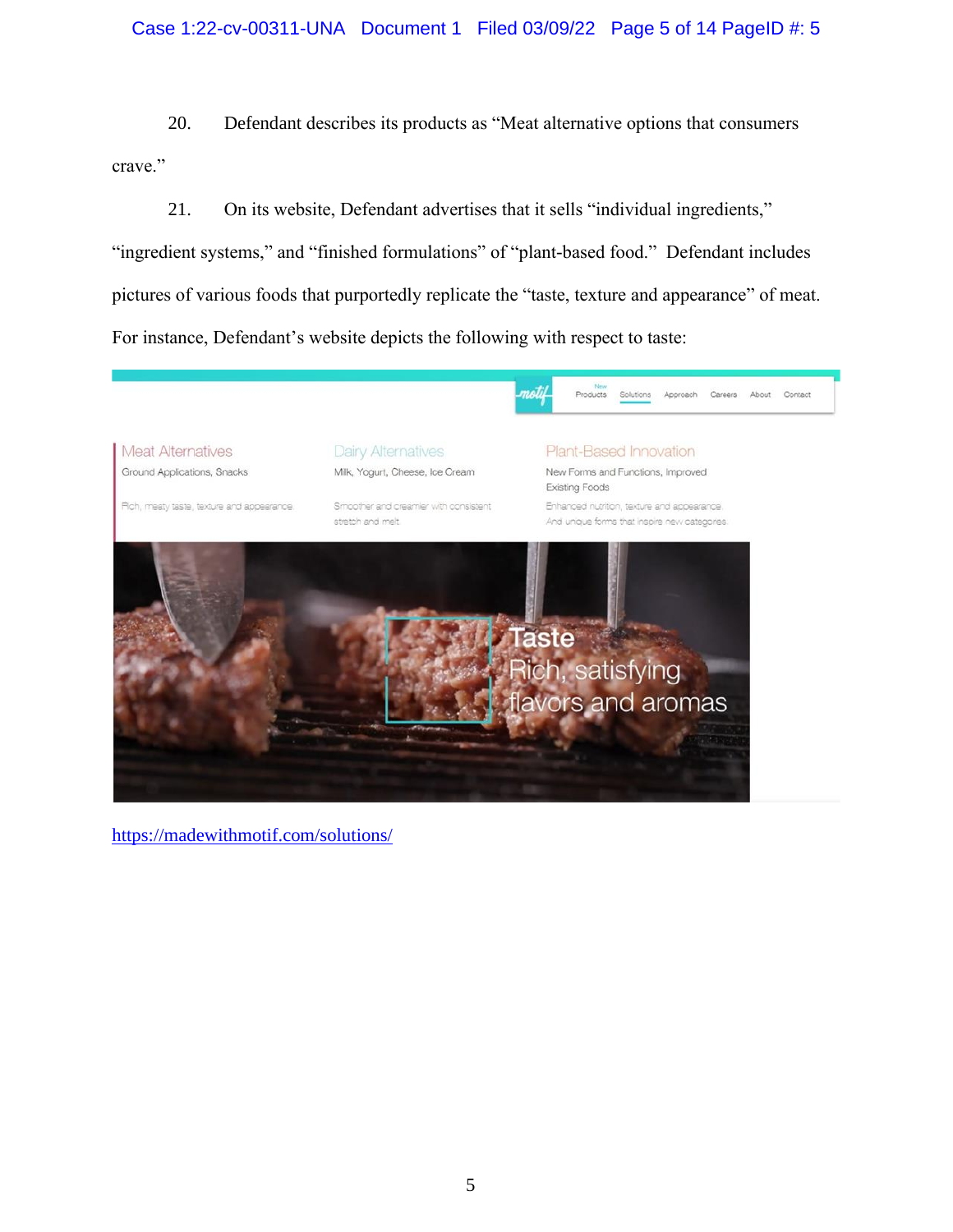22. Defendant's website depicts the following with respect to texture:



https://madewithmotif.com/solutions/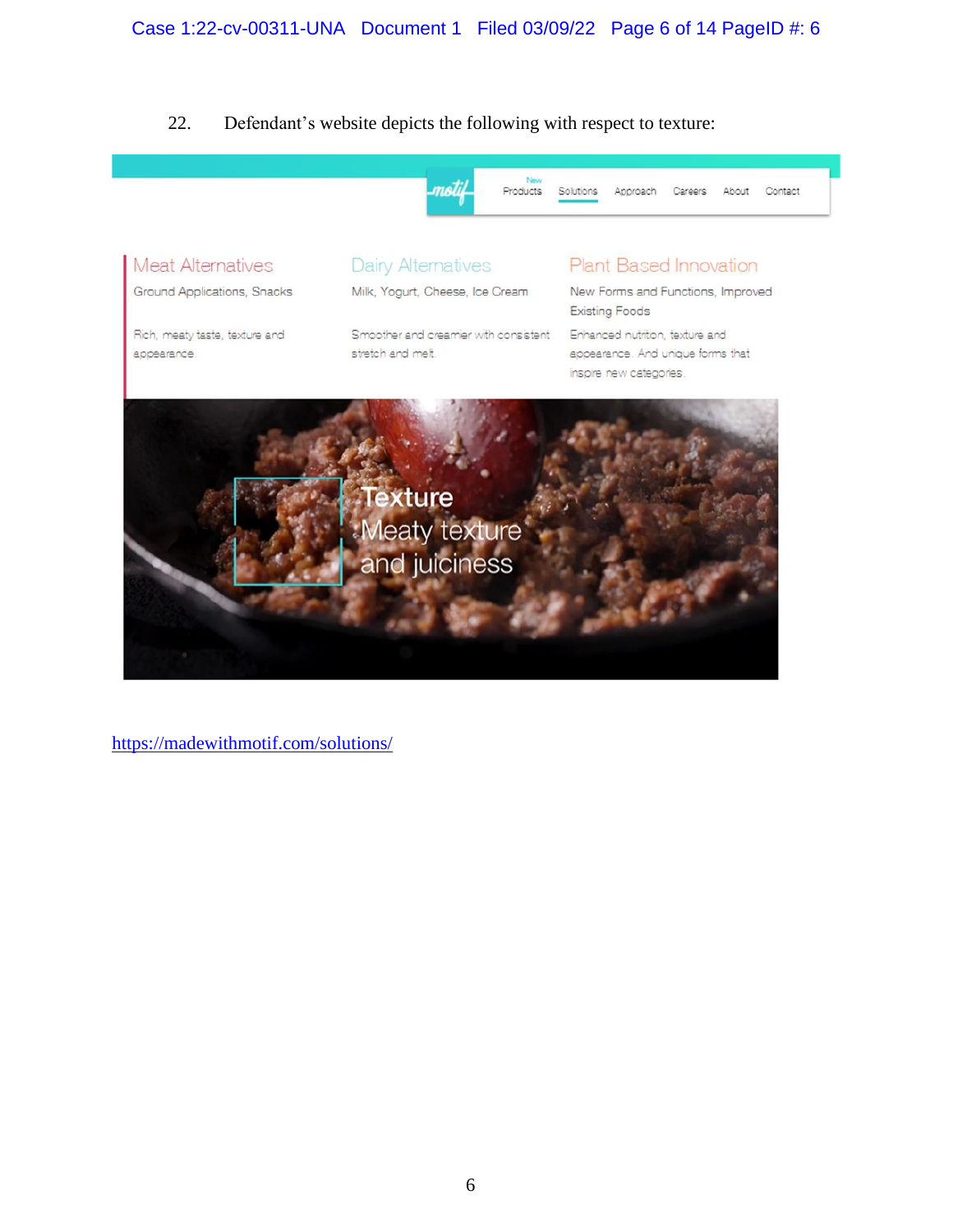# 23. Defendant's website depicts the following with respect to appearance:



# https://madewithmotif.com/solutions/

# 24. Defendant markets meat alternatives that include the ingredient HEMAMI,

which purportedly provides "meat alternatives" with "[t]he real umami flavors, appearance and aromas of meat."<sup>3</sup> Its website notes that HEMAMI "tastes and smells like meat because it uses the same naturally occurring heme protein" and bestows "[m]outh-watering aromas that engage the senses—while cooked and right before you take your first bite."<sup>4</sup>

25. As Defendant's website notes, HEMAMI contains heme.

26. In an April 2021 submission to the Food and Drug Administration (FDA) Office of Food Additive Safety (hereinafter "the Motif GRAS Notice"), Defendant stated that "Motif

<sup>&</sup>lt;sup>3</sup> https://madewithmotif.com/solutions/

<sup>&</sup>lt;sup>4</sup> https://madewithmotif.com/solutions/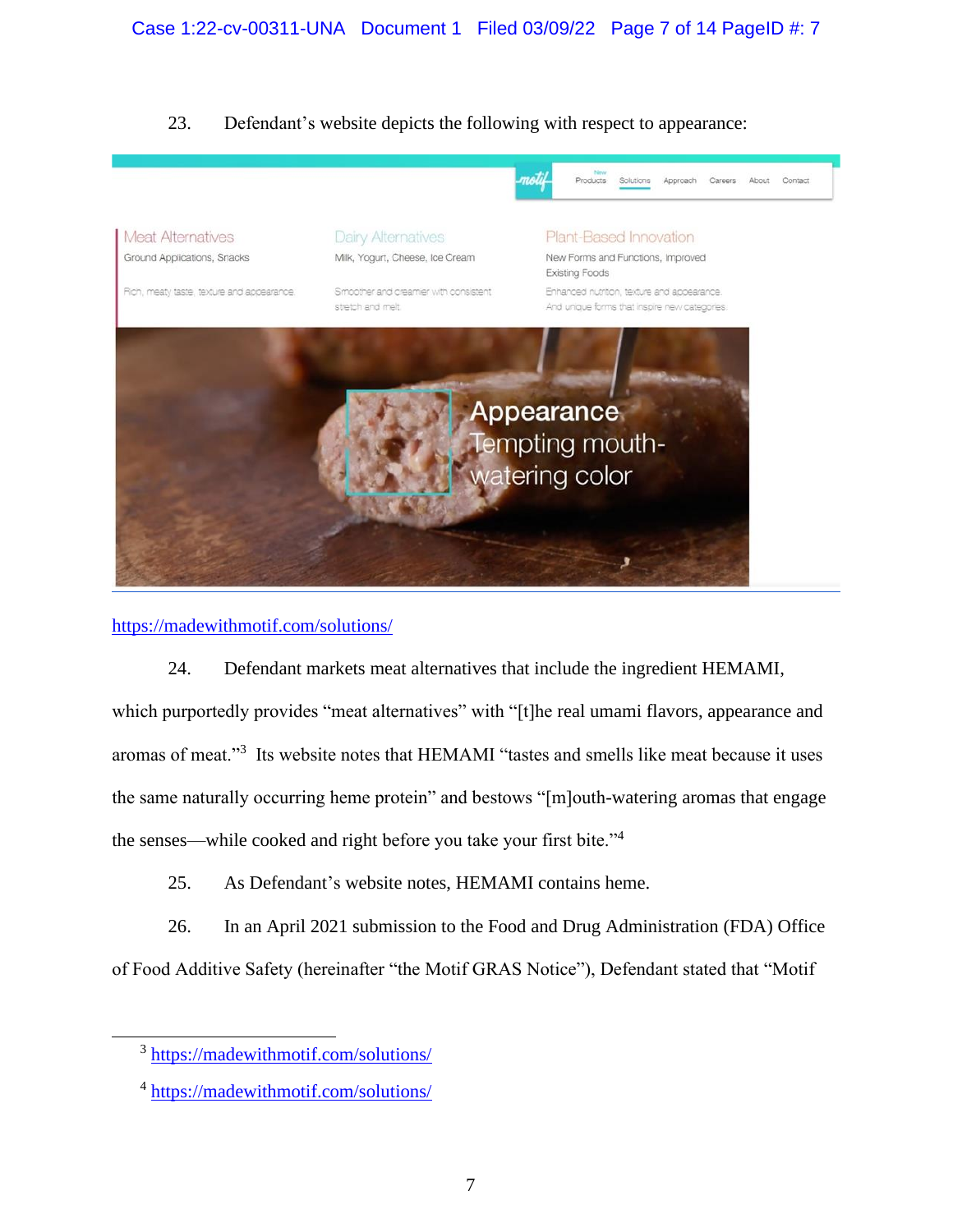### Case 1:22-cv-00311-UNA Document 1 Filed 03/09/22 Page 8 of 14 PageID #: 8

FoodWorks' myoglobin ingredient is a liquid flavoring preparation (herein referred to as Myoglobin Preparation) containing myoglobin produced by fermentation from a modified strain of *Pichia pastoris* expressing the myoglobin gene from *Bos taurus.*" A true and correct copy of the Motif GRAS Notice is attached as Exhibit 2.

27. On information and belief, HEMAMI contains the bovine myoglobin preparation that is the subject of the Motif GRAS Notice.

### **C. Defendant's Infringing Products and Activities**

28. Defendant has made and demonstrated a replica burger at trade shows, including the Plant-Based World Expo in New York in December 2021. Defendant also announced plans to demonstrate the replica burger at Natural Foods Expo West and at Future Food-Tech SF in California. The replica burger that Defendant demonstrated infringes the '761 Patent.

29. Defendant's replica burger includes its HEMAMI ingredient.

30. In the summer of 2021, Defendant partnered with Coolgreens, a restaurant chain with a location in Dallas, TX, to produce and sell replica burger products containing HEMAMI. Defendant and Coolgreens sold infringing products from Coolgreens' Dallas restaurant.

31. On information and belief, Defendant has had opportunities to obtain non-public information regarding Impossible Foods' proprietary yeast and methods of making its proprietary heme-containing protein.

32. Defendant recently launched HEMAMI for sale to customers with intent that customers integrate HEMAMI into their own plant-based meat alternatives.

33. Defendant is currently constructing a research, development, and production facility in Massachusetts that it intends to use for fermentation, ingredient production, and finished product production, including, on information and belief, manufacturing the heme-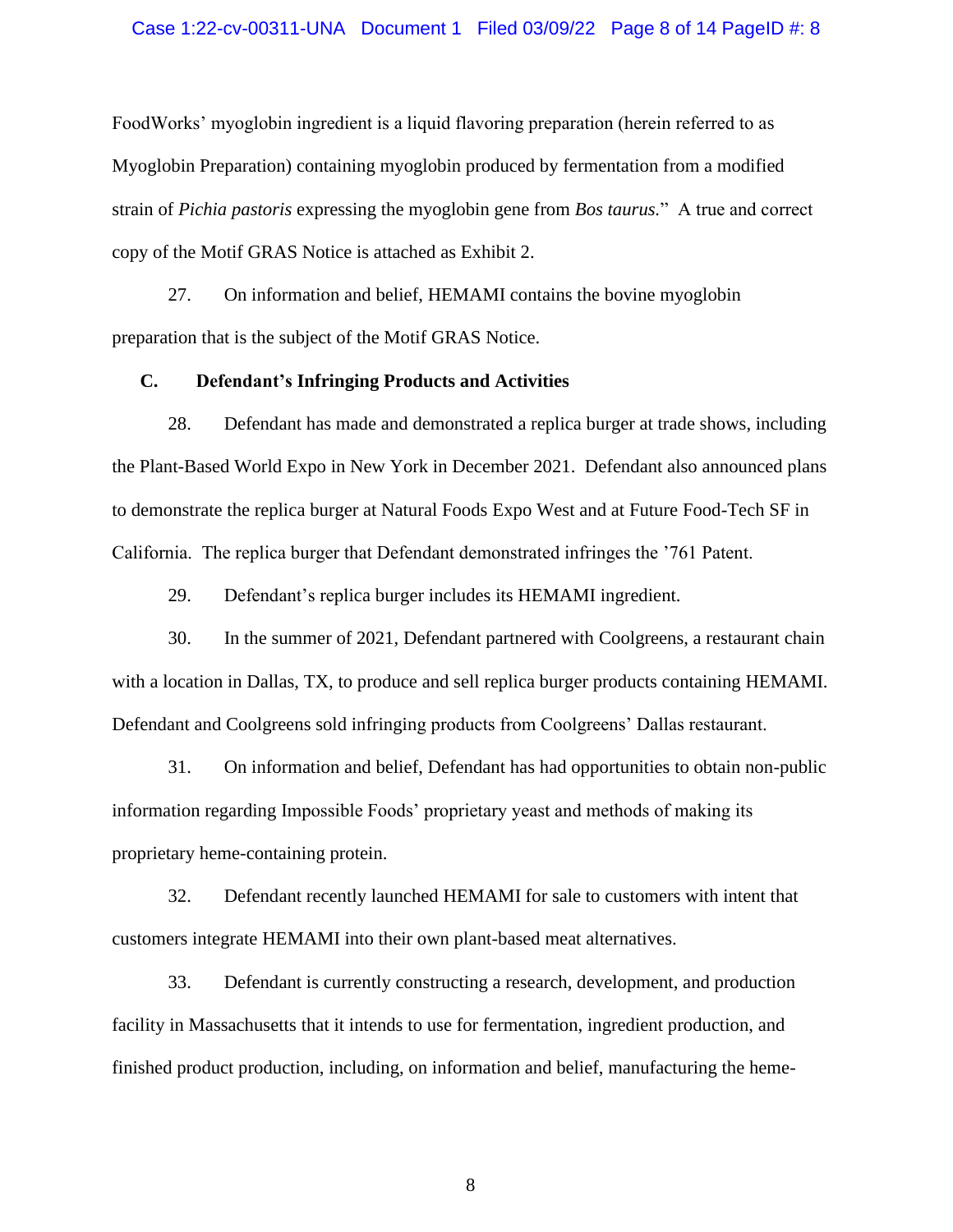### Case 1:22-cv-00311-UNA Document 1 Filed 03/09/22 Page 9 of 14 PageID #: 9

containing bovine myoglobin included in HEMAMI, production of HEMAMI, and production of finished products integrating HEMAMI. Defendant plans for the facility to be fully online this year.

34. Solar Biotech, which has a facility in Virginia that has been used to manufacture HEMAMI, also announced, on January 28, 2022, that it would continue to manufacture HEMAMI for Defendant.

35. On information and belief, the finished meat replica products that include HEMAMI and which Defendant has sold, offered for sale, and/or demonstrated for marketing purposes directly or indirectly infringe the '761 Patent.

36. Defendant is and has been aware that the inclusion of HEMAMI in meat replica products is a violation of Impossible Foods' patent rights and has touted HEMAMI as a substitute for Impossible Foods' patented technology in its marketing communications.

37. For example, Defendant's official Twitter account, @motiffoodworks, retweeted a link to an article in The Spoon, a food technology trade publication, from February 7, 2022. That article stated that the launch of HEMAMI "is good news if you're a maker of alt-meat products who wants to replicate Impossible's proprietary plant-based heme, because now instead of spending tens of millions trying to build it yourself, now you can buy a similar technology from Motif."<sup>5</sup>

38. As another example, Defendant's CEO, Jonathan McIntyre, provided a quote pertaining to Defendant's new Massachusetts facility that was included in a December 8, 2021 article in Vegconomist, a vegan industry trade publication. That article noted that "heme

https://twitter.com/RethinkFoodVC/status/1490690290147078145?s=20&t=DD9WjVymcPhH Cw3z0SpqUA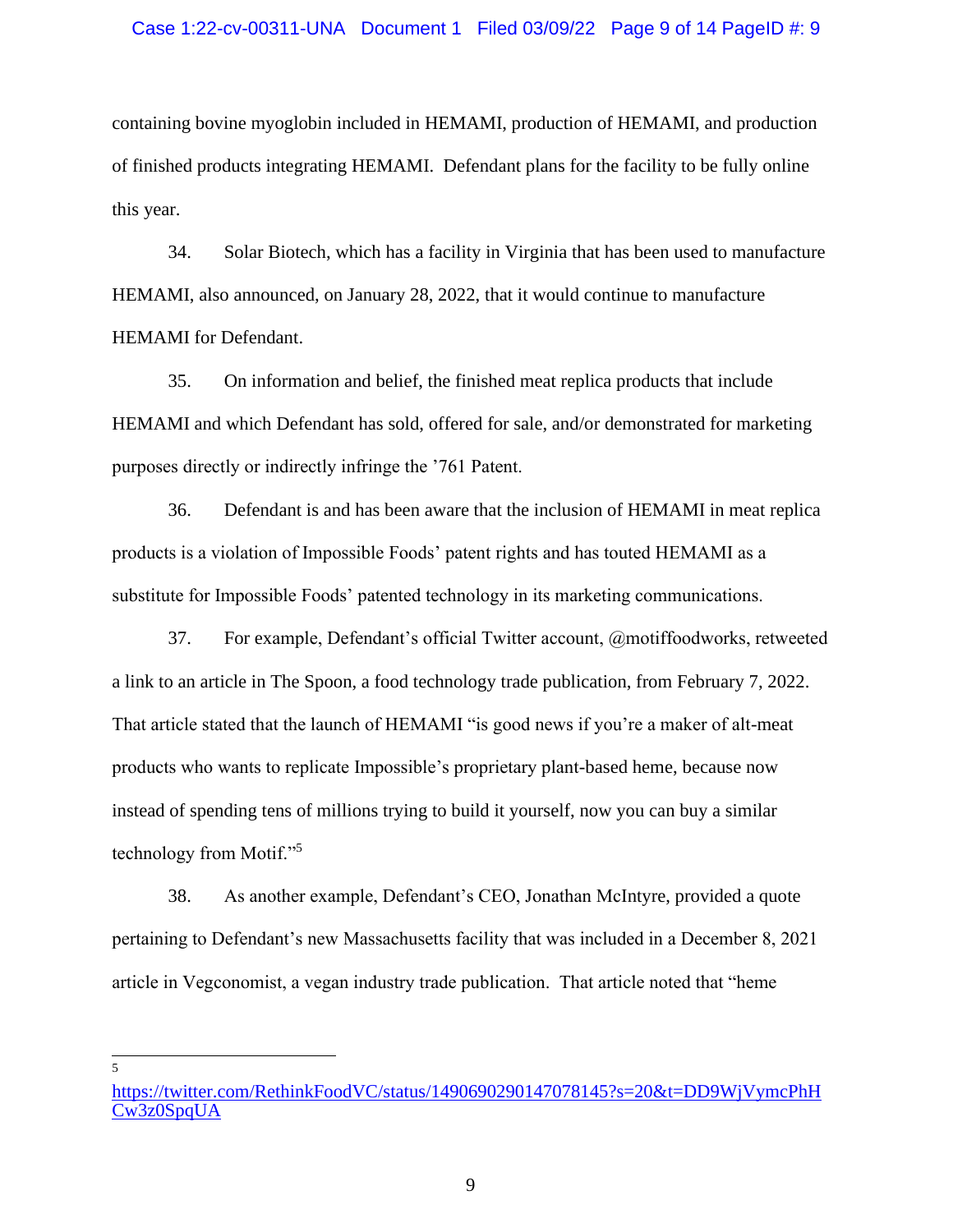represented Impossible Foods' most closely-guarded flavor secret, and the \$2 billion company held exclusive patent rights and knowledge on producing and commercializing it."<sup>6</sup>

39. In addition, Ginkgo Bioworks' CEO, in an article announcing a round of fundraising completed by Defendant, described Defendant's strategy as follows: "We'll brew up the next 100 hemes so that we can see many more Impossible Burgers in the next few years."7

### **COUNT I: INFRINGEMENT OF THE '761 PATENT**

40. Impossible Foods incorporates and re-alleges ¶¶ 1-39 as though fully stated herein.

41. Impossible Foods is the owner of all right, title, and interest in and to the '761 Patent. Impossible Foods has the exclusive right to make, use, sell, and offer to sell any product embodying the '761 Patent throughout the United States, and to import any product embodying the '761 Patent into the United States.

42. The '761 Patent claims and describes an invention comprising a beef replica product, which comprises a) a muscle replica comprising 0.1%-5% of a heme-containing protein, at least one sugar compound and at least one sulfur compound; and b) a fat tissue replica comprising at least one plant oil and a denatured plant protein, wherein said muscle replica and fat tissue replica are assembled in a manner that approximates the physical organization of meat.

43. On information and belief, Defendant has been and is now infringing at least claim 1 of the '761 Patent in the United States by, among other things, directly or through intermediaries, making, using, selling, and/or offering for sale an imitation burger including

<sup>&</sup>lt;sup>6</sup> https://vegconomist.com/products-launches/motif-foodworks-heme/<br><sup>7</sup> https://www.inc.com/jeff-bercovici/motif-food-biotech.html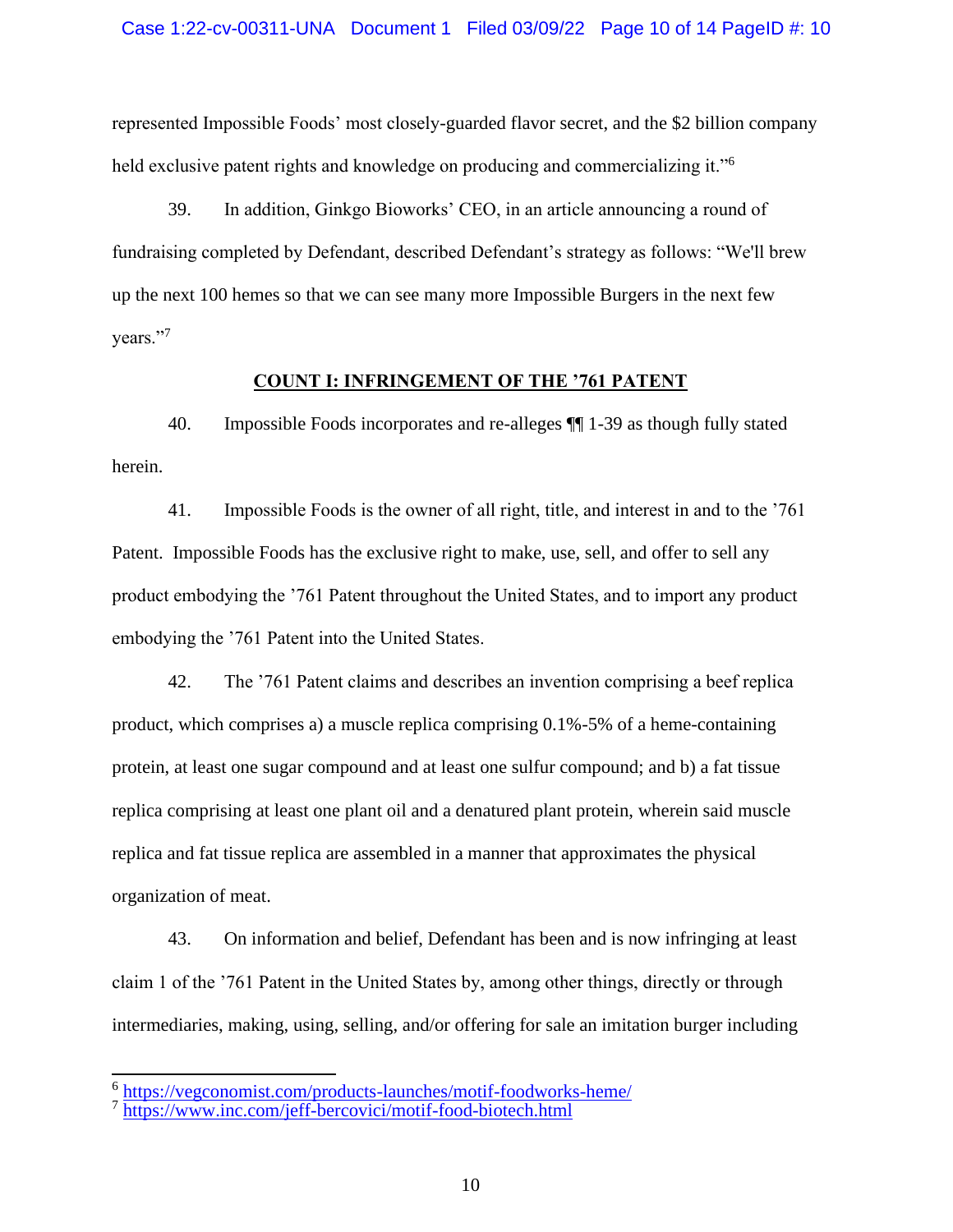HEMAMI (the "Infringing Burger"), which is covered by one or more claims of the '761 Patent, to the injury of Impossible Foods. In particular, the Infringing Burger is a beef replica product comprising a) a muscle replica comprising 0.1%-5% of a heme-containing protein, at least one sugar compound and at least one sulfur compound; and b) a fat tissue replica comprising at least one plant oil and a denatured plant protein, wherein said muscle replica and fat tissue replica are assembled in a manner that approximates the physical organization of meat.

44. Defendant is directly infringing, literally and/or under the doctrine of equivalents, the '761 Patent. Defendant is thus liable for infringement of the '761 Patent pursuant to 35 U.S.C.  $\S 271(a)$ .

45. Defendant infringes the '761 Patent because it makes, uses, sells and/or offers for sale the invention of the '761 Patent. In particular, Defendant infringes at least claim 1 of the '761 Patent by making, using, selling and/or offering for sale the Infringing Burger.

46. On information and belief, Defendant will continue to infringe the '761 Patent unless enjoined.

47. Defendant contributes to infringement of the '761 Patent under 35 U.S.C. § 271(c) inasmuch as it provides a component of the Infringing Burger, *e.g.*, HEMAMI, which constitutes a material part of Impossible Foods' invention, to another, knowing the same to be especially made or especially adapted for use in infringement of the '761 Patent.

48. On information and belief, Defendant will continue to contribute to infringement of the '761 Patent unless enjoined.

49. Defendant actively encourages its business partners to make, use, sell, and/or offer for sale the Infringing Burger. Defendant is aware of Impossible Foods' proprietary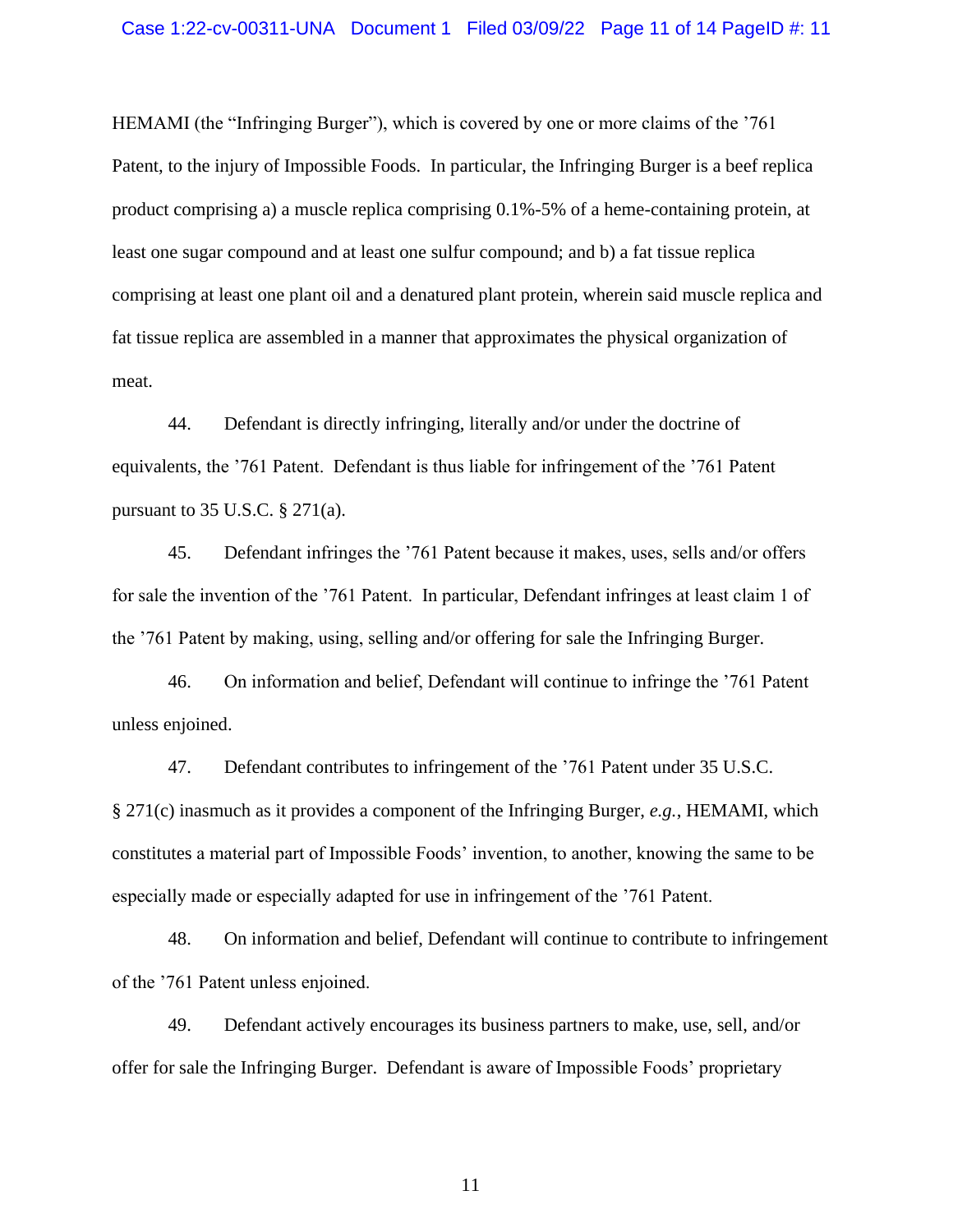IMPOSSIBLE BURGER. Moreover, Defendant is aware of the '761 Patent. Despite such knowledge, Defendant has actively induced its business partners to make, use, sell, and/or offer for sale the Infringing Burger in a way that constitutes infringement. Defendant has encouraged this infringement with a specific intent to cause its business partners and customers to infringe. Defendant's acts thus constitute active inducement of patent infringement in violation of 35 U.S.C. § 271(b).

50. On information and belief, Defendant will continue to induce infringement of the '761 Patent unless enjoined.

51. Defendant's direct infringement, contributory infringement, and inducement of infringement have irreparably harmed Impossible Foods.

52. Pursuant to 35 U.S.C. § 284, Impossible Foods is entitled to damages adequate to compensate for Defendant's infringement.

53. Defendant's infringement has been and is willful and, pursuant to 35 U.S.C. § 284, Impossible Foods is entitled to treble damages. Defendant's willful infringement is based at least on Defendant's knowledge of Impossible Foods, its manufacturing techniques, its products, and its patents (*see, e.g.,* ¶¶ 26, 36-39, *supra*). Defendant's conduct is egregious as it has continued offering, selling, making and/or using the Infringing Burger despite knowledge of the infringement. Defendant has either willfully and wantonly infringed the '761 Patent or has recklessly avoided knowledge of its own infringement, even when faced with knowledge of Impossible Foods' own products and patents.

54. This case is "exceptional" within the meaning of 35 U.S.C. § 285, and Impossible Foods is entitled to an award of attorneys' fees.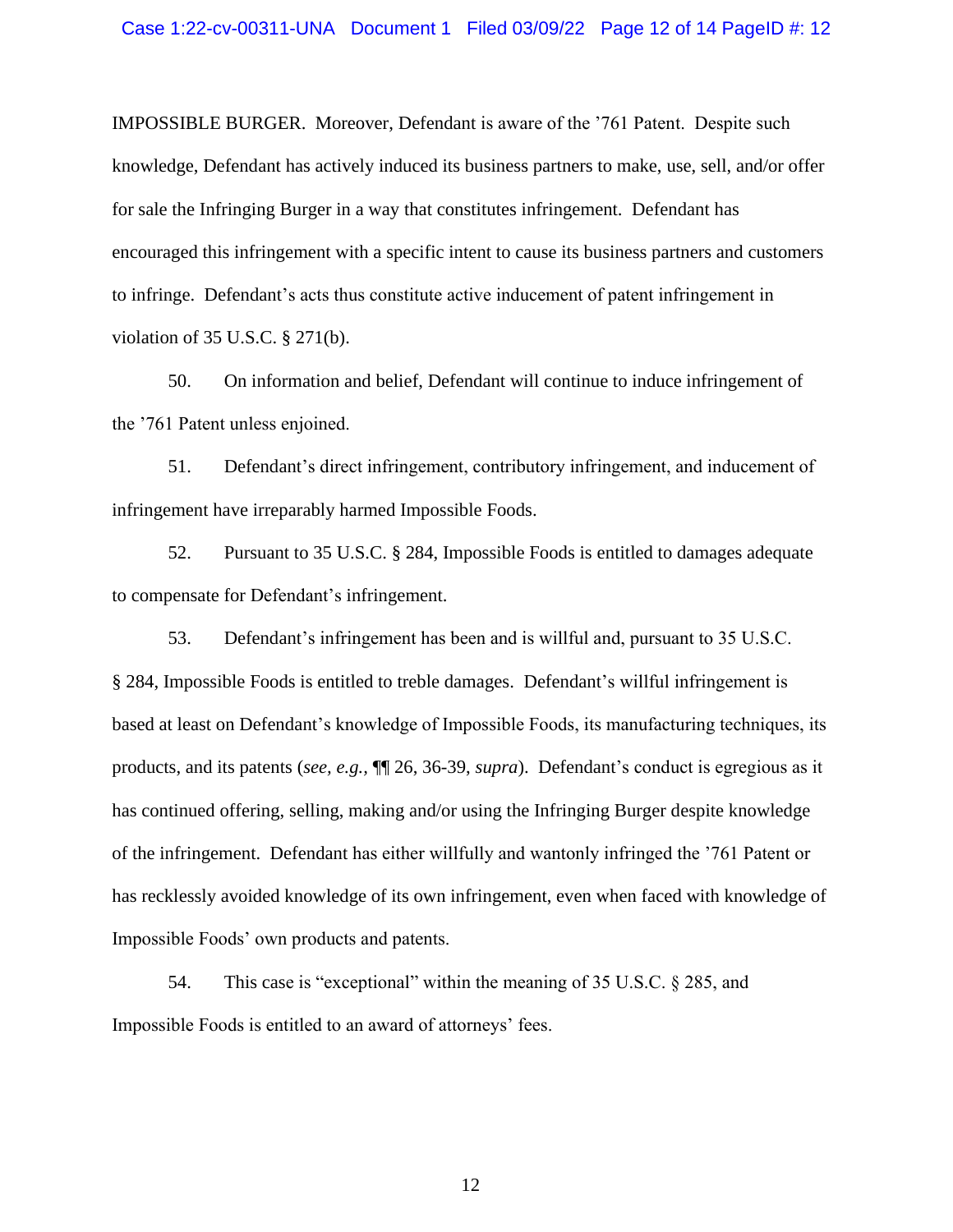### **DEMAND FOR A JURY TRIAL**

Impossible Foods demands a jury trial on all issues so triable.

## **PRAYER FOR RELIEF**

WHEREFORE, Impossible Foods demands judgment as follows:

a. Judgment that Defendant has infringed and is infringing the '761 Patent;

b. That Impossible Foods be granted injunctive relief against Defendant and its officers, employees, agents, servants, attorneys, instrumentalities, and/or those in privity with them, to prevent the recurrence of the infringing activities complained of herein, including ceasing manufacture, use, sale, offering for sale, and importation of the Infringing Burger, ceasing contribution to and/or inducement of others to do the same, and for all further proper injunctive relief pursuant to 35 U.S.C. § 283;

c. Judgment that Defendant account for and pay to Impossible Foods all damages and costs incurred by Impossible Foods, caused by Defendant's infringing activities complained of herein;

d. Judgment that Defendant has willfully infringed the '761 Patent and an increase in the damages award to Impossible Foods up to three times the amount assessed, pursuant to 35 U.S.C. § 284;

e. That Impossible Foods be granted pre- and post-judgment interest on the damages;

f. That this Court declare this case exceptional and award Impossible Foods reasonable attorneys' fees and costs in accordance with 35 U.S.C. § 285; and

g. That Impossible Foods be granted such other and further relief as the Court may deem just and proper under the circumstances.